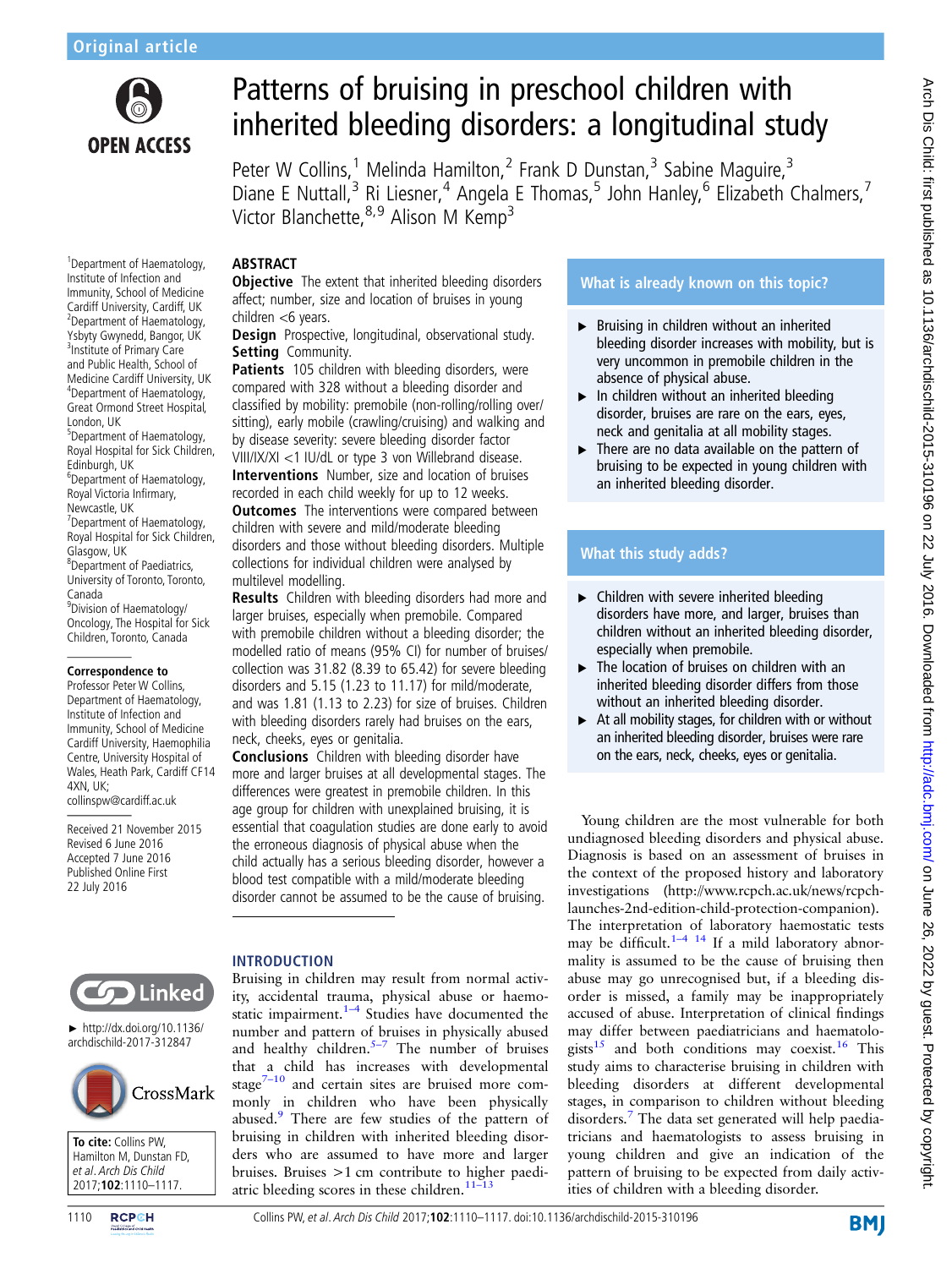#### METHODS

This prospective, longitudinal study recruited children age <6 years from six haemophilia centres. Children without bleeding disorders were from well-baby clinics, hospital outpatient clinics, and mother and baby groups in South Wales and have been described previously[.7](#page-7-0) Bleeding disorders were recorded as haemophilia, factor XI deficiency, von Willebrand disease (VWD) or platelet disorders; other bleeding disorders were not recruited. Severe bleeding disorders were defined as factor VIII/ IX/XI <1 IU/dL or type 3 VWD. Mild/moderate bleeding disorders were defined as factor VIII/IX/XI ≥1 IU/dL, type 1 and type 2 VWD. Children with mild and moderate bleeding disorder were not analysed separately due to an insufficient number of subjects. Children were subdivided according to prophylactic replacement therapy use.

Parents gave written consent and were trained to record bruise number, location and size on a body map. Developmental stages were defined as premobile (non-rolling, rolling over and sitting), early mobile (crawling or cruising) and walking. Size was the maximum dimension measured with a tape measure. These data 'collections' were recorded once weekly for up to 12 weeks. A child could contribute up to 12 weekly collections at each developmental stage, subsequent collections were excluded. In a validation exercise, 40 data collections from 40 non-bleeding disorder children were performed independently by both a carer and researcher and compared.

Bruises were recorded in 38 locations. These were grouped into 18 locations, combining locations on both sides of the body where laterality was considered unimportant or where bruises were rare. The 'facial-T' was defined as forehead, nose, lips or chin[.17](#page-7-0) The 'head' was the area within the hairline. 'Front trunk' included chest and abdomen. 'Rear trunk' included the back above buttocks. Bruises from immunisations or venepuncture were excluded. Total bruise size was the sum of the maximum diameters of all bruises in a collection.

#### Statistical analysis

Data were summarised using mean and SD or count and proportions and compared between children with and without bleeding disorders. Longitudinal analysis was performed on the number and size of bruises using multilevel modelling, with collections nested within children, to allow comparisons between groups of children with different numbers of collections; nonbleeding disorder children were the reference group.

For bruise number, a model with a Poisson distribution and log link function was used. Comparisons were expressed as ratio of means. For bruises >1 cm a logistic model was employed, leading to an OR for a bruise >1 cm. For bruise size a lognormal distribution was used, and a γ distribution for total bruise size, with a better fit arising from adding one to total size; distributions were chosen following explorations of the distributions of the data. From the multilevel modelling, estimates were derived of the percentage of variation in bruise counts across collections due to differences between children, as opposed to variation in the counts longitudinally within children.

The analysis of bruise size was based only on collections in which all sizes were recorded, in case there was a tendency to record sizes in certain locations, or of certain sizes, preferentially over others. Analysis was performed using Stata V.13.

#### RESULTS

The study enrolled 105 children with bleeding disorders, mean age (range) 2.6 (0.1–5.8) years and 328 children

without a bleeding disorder mean age (range) 1.6 (0–5.8) years[.7](#page-7-0) There were 58 children with severe and 47 with mild/ moderate bleeding disorders. The mild/moderate group had a median (IQR) (range) factor level of 23 (11–30) (3–35 IU/dL). Two patients with platelet function disorders are reported individually. Thus 103 BD children are included in the main analysis (table 1).

### Validation

The 40 data collections in the validation cohort had a mean (SD) 2.35 (2.2) bruises/child, range 0–7. There was complete agreement between carers and researcher regarding bruise number and location, the mean difference between the size measurement was <1 mm.

#### Number of bruises

There were 5613 bruises recorded from 1146 collections in 103 children with bleeding disorders, and 3523 bruises from 2570 collections in 328 children without a bleeding disorder.

#### Premobile children

Premobile children with mild/moderate bleeding disorders had the same proportion of collections with at least one bruise as those without bleeding disorders (7%). However, children with severe bleeding disorders had at least one bruise in 52% of collections.

Premobile children with bleeding disorders had a higher mean number of bruises/collection than those without a

|                    |  | <b>Table 1</b> Characteristics of children with and without inherited |  |
|--------------------|--|-----------------------------------------------------------------------|--|
| bleeding disorders |  |                                                                       |  |

|                                                       | Non-bleeding<br>disorder | Severe bleeding<br>disorder |             | Mild/<br>moderate<br>bleeding<br>disorder |
|-------------------------------------------------------|--------------------------|-----------------------------|-------------|-------------------------------------------|
|                                                       |                          |                             |             |                                           |
| Subjects                                              | 328                      | 57                          |             | 46                                        |
| Age at enrolment 1.58 (1.45)<br>in years<br>Mean (SD) |                          | 2.66(1.66)                  |             | 2.43(1.78)                                |
| Gender (M/F)                                          | 145 (46%)/168<br>(54%)   | 56 (98%)/1(2%)              |             | 31 (69%)/14<br>(31%)                      |
| Missing data                                          | 15                       | $\mathbf{0}$                |             | 1                                         |
|                                                       |                          | <b>No</b>                   |             |                                           |
| <b>Diagnosis</b>                                      |                          | prophylaxis                 | Prophylaxis |                                           |
| Haemophilia*                                          |                          | 27 (47%)                    | 24 (42%)    | 23 (50%)                                  |
| <b>VWD</b>                                            | NА                       | $6(11\%)$                   | $0(0\%)$    | 23 (50%)                                  |
| Collections <sup>+</sup>                              |                          | Nο<br>prophylaxis           | Prophylaxis |                                           |
| Pre mobile                                            | 1010 (39%)               | 64 (18%)                    | $0(0\%)$    | 59 (11%)                                  |
| Early mobile                                          | 478 (19%)                | 64 (18%)                    | 12(5%)      | 70 (13%)                                  |
| Walking                                               | 1082 (42%)               | 229 (64%)                   | 255 (95%)   | 393 (75%)                                 |
| Total                                                 | 2570                     | 357                         | 267         | 522                                       |

The children with a bleeding disorder (BD) had mean (range) 11 (1–36) collections/ child. At the first collection for the bleeding disorder group, 15 children were premobile, 10 early mobile and 78 walking. At first collection for the non-bleeding disorder group 133 children were premobile, 43 early mobile and 152 walking. \*The haemophilia group included 61 with haemophilia A, 10 with haemophilia B, 3 with factor XI deficiency. All children with factor XI deficiency were in the non-severe group.

†Some subjects contributed collections in more than one developmental stage; of the 431 children (excluding the 2 with platelet disorders) 356 remained in a single developmental stage, 65 crossed two and 10 crossed three stages. Some children moved from on demand to prophylaxis. The two patients with platelet function disorders have not been included.

NA, not applicable; VWD, von Willebrand disease.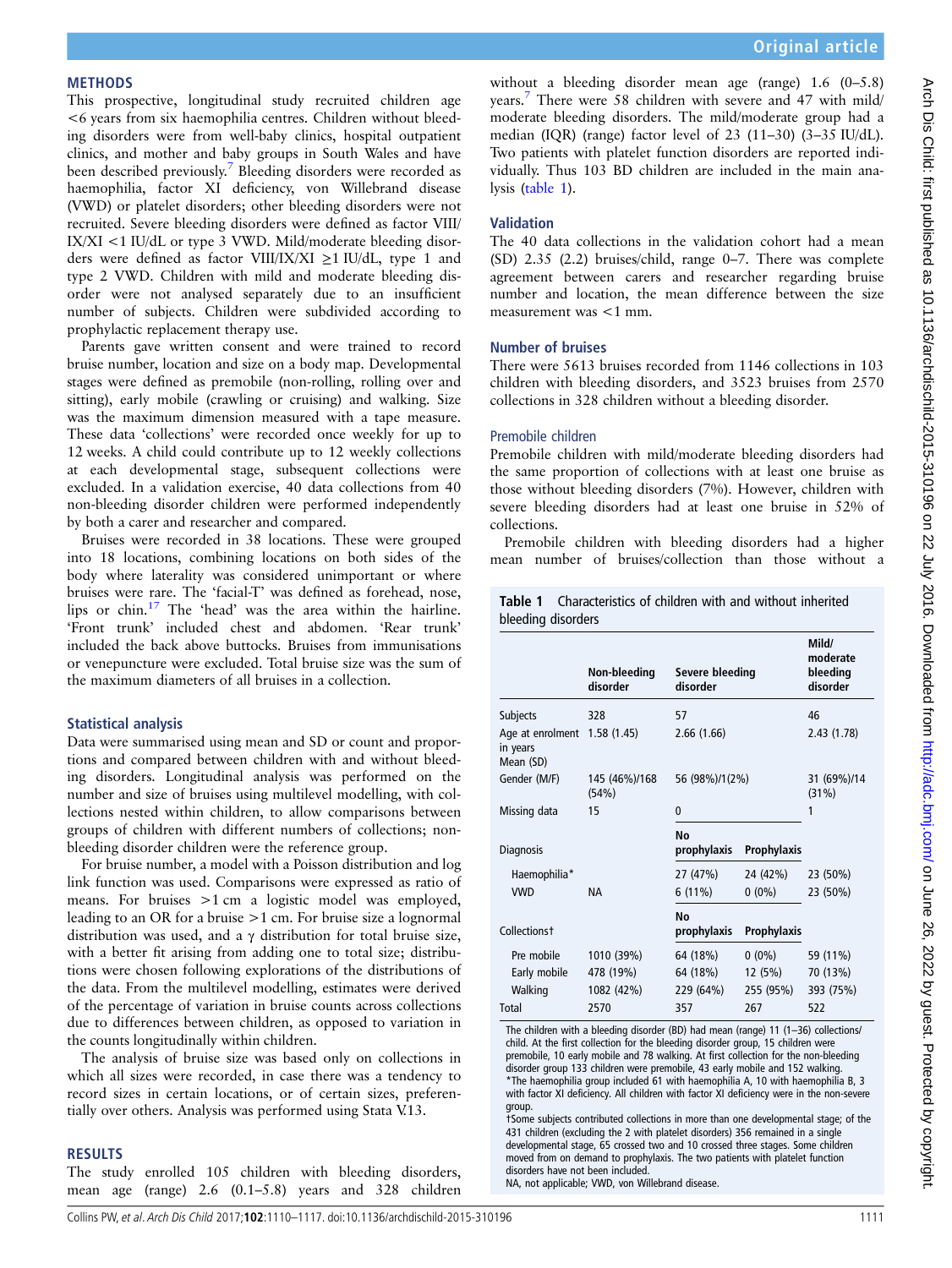bleeding disorder. Compared with the non-bleeding disorder group the modelled ratio of means (95% CI) for number of bruises/collection for severe bleeding disorders was 31.82 (8.39 to 65.42) and 5.15 (1.23 to 11.17) for the mild/moderate group (table 2).

#### Early mobile children

In early mobile children with a severe bleeding disorder, 98% of collections had at least one bruise. Children with both severe and mild/moderate bleeding disorders had more bruises/collection than children without a bleeding disorder, but the difference was less marked than among premobile children (table 2).

#### Walking children

Among walking children, the number of bruises/collection, and the percentage of collections with at least one bruise, were similar for the mild/moderate and severe bleeding disorder groups but more than for children without a bleeding disorder. The differences were less marked than in premobile and early mobile children (table 2).

#### Interpatient and intrapatient variations

Among premobile children without a bleeding disorder, the percentage of variation due to random variation over time, as opposed to differences between children, was 64%; for children with a bleeding disorder of any severity, this was lower at 1%. For early mobile children the corresponding values were 42% and 4%, while for walking children they were 25% and 16%. Thus, the amount of variation due to random variation over time declined among non-bleeding disorder children as developmental stages increased, in direct contrast to those with a bleeding disorder.

## Haemophilia and VWD and effect of prophylaxis

The number of bruises/collection was similar when comparing VWD with haemophilia, or between those receiving, or not receiving, prophylaxis (table 2).

### Size of bruises

Children with severe bleeding disorders had larger bruises than non-bleeding disorder children at all developmental stages. The modelled means (95% CI) for size of bruises for severe premobile bleeding disorders was 1.81 (1.22 to 2.23) [\(table 3](#page-3-0)).

## Bruises larger than 1 cm

Across all developmental stages children with bleeding disorders had more bruises of  $>1$  cm than non-bleeding disorder children. Premobile children without a bleeding disorder had at least one bruise of >1 cm in 1.0% of collections, compared with 3.4% of mild/moderate and 24.6% of severe bleeding disorders. There were no collections with at least five bruises of >1 cm in any premobile group. Premobile children with severe bleeding disorders had more bruises/collection of >1 cm than children without a bleeding disorder (modelled OR 112.6, 95% CI 11.99 to 378.3). Early mobile children with a severe bleeding disorder had at least five bruises of >1 cm in 22% of collections ([table 3\)](#page-3-0). Total bruise size per collection at each mobility stage is shown in [table 3](#page-3-0).

# Location of bruises

# Premobile children

Bruises on the cheeks, ears, neck, buttocks, eyes and genitalia were absent or extremely rare  $(<0.5\%$  of collections) in children with bleeding disorders, regardless of severity, and absent in children without a bleeding disorder ([table 4](#page-4-0) and fi[gures 1](#page-4-0)–[3\)](#page-5-0).

|                           | Number of bruises per collection<br>Mean (SD) | Number and percentage of<br>collections with at least one bruise | Modelled ratio of mean<br>number of bruises (95% CI) |  |  |
|---------------------------|-----------------------------------------------|------------------------------------------------------------------|------------------------------------------------------|--|--|
| Premobile                 |                                               |                                                                  |                                                      |  |  |
| Non-BD                    | 0.09(0.35)                                    | 68/1010 (7%)                                                     |                                                      |  |  |
| Mild/moderate BD          | 0.19(0.80)                                    | 4/59 (7%)                                                        | 5.15 (1.23 to 11.17)*                                |  |  |
| Severe BD                 | 1.06(1.48)                                    | 33/64 (52%)                                                      | 31.82 (8.39 to 65.42)*                               |  |  |
| Early mobile              |                                               |                                                                  |                                                      |  |  |
| Non-BD                    | 0.80(1.19)                                    | 218/478 (46%)                                                    | 1                                                    |  |  |
| Mild/moderate BD          | 2.53(4.78)                                    | 39/70 (56%)                                                      | 2.96 (1.41 to 4.42)*                                 |  |  |
| Severe BD off prophylaxis | 7.81 (7.30)                                   | 63/64 (98%)                                                      | 8.28 (3.34 to 13.53)*                                |  |  |
| Walking                   |                                               |                                                                  |                                                      |  |  |
| Non-BD                    | 2.82(2.77)                                    | 852/1082 (79%)                                                   | 1                                                    |  |  |
| Mild/moderate BD          |                                               |                                                                  |                                                      |  |  |
| All patients              | 5.28(5.22)                                    | 332/393 (84%)                                                    | 1.66 (1.20 to 1.98)*                                 |  |  |
| Haemophilia               | 4.11(3.30)                                    | 174/205 (85%)                                                    | <b>NA</b>                                            |  |  |
| <b>VWD</b>                | 6.57(6.48)                                    | 158/188 (84%)                                                    | <b>NA</b>                                            |  |  |
| Severe BD off prophylaxis |                                               |                                                                  |                                                      |  |  |
| All patients              | 5.62(5.83)                                    | 208/229 (91%)                                                    | 2.13 (1.53 to 2.55)*                                 |  |  |
| Haemophilia               | 4.57(4.14)                                    | 164/184 (89%)                                                    | <b>NA</b>                                            |  |  |
| <b>VWD</b>                | 9.91(9.03)                                    | 44/45 (98%)                                                      | <b>NA</b>                                            |  |  |
| Severe BD on prophylaxis  |                                               |                                                                  |                                                      |  |  |
| All patients              | 5.57(4.50)                                    | 232/255 (91%)                                                    | 1.80 (1.2 to $2.15$ )*                               |  |  |
| Haemophilia               | 5.69(4.54)                                    | 223/246 (91%)                                                    | <b>NA</b>                                            |  |  |
| <b>VWD</b>                | 2.22(0.67)                                    | 9/9 (100%)                                                       | <b>NA</b>                                            |  |  |

NA is not analysed due to insufficient numbers of collections.

\*Indicates a statistically significant difference from children without a bleeding disorder. There were insufficient subjects to investigate VWD separately in the premobile and early mobile groups. Prophylaxis is predominantly used for mobile children with severe bleeding disorders and so can only be reported in the walking group. BD, bleeding disorder; VWD, von Willebrand disease.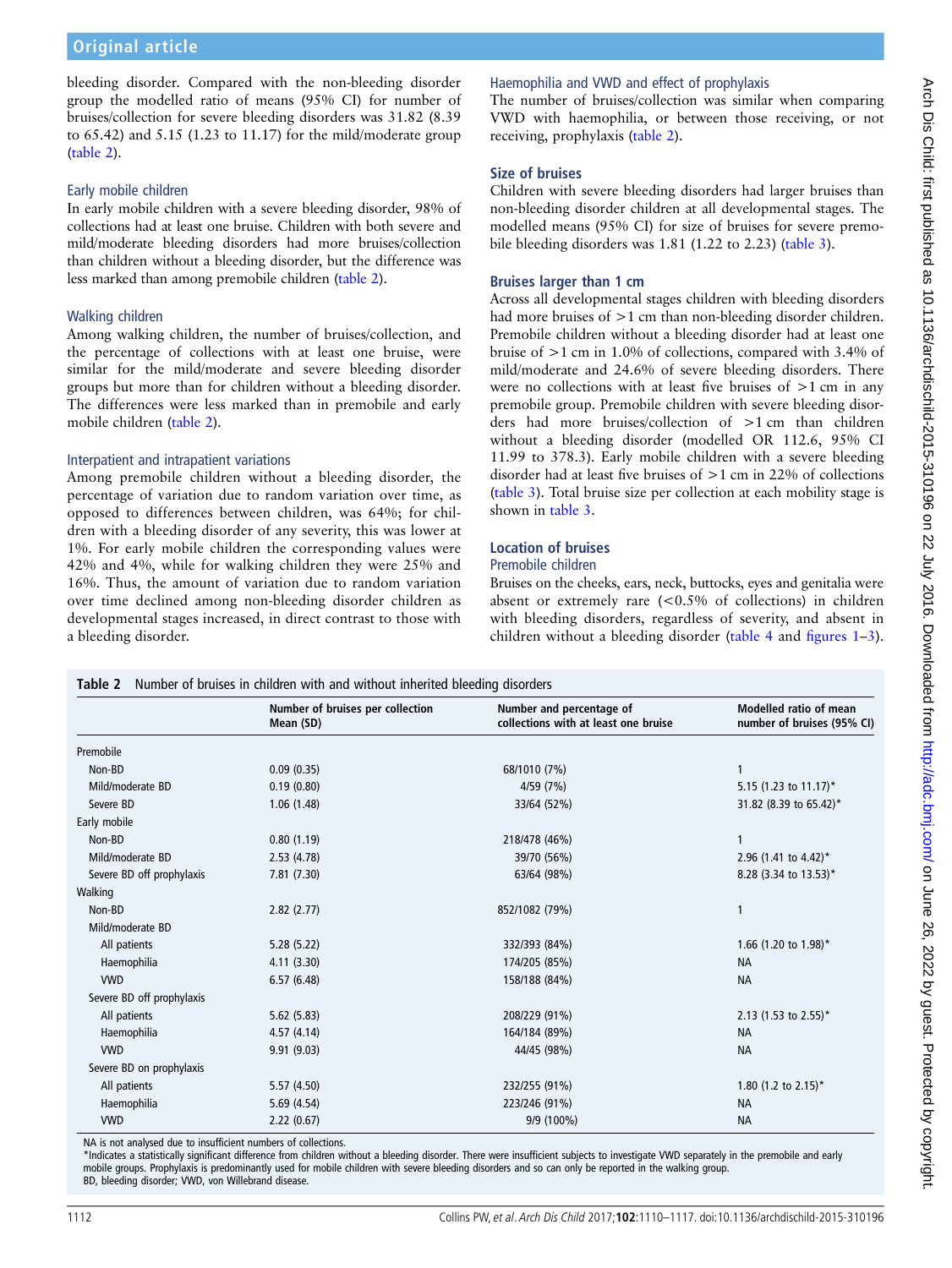<span id="page-3-0"></span>

| Table 3                                                                                                                                                                                                              |                                 | Size of bruises in children with and without inherited bleeding disorders |                                               |                                                                                                                                                                                                                                                                                                                                                                                                                                                                                                                                                                                                                                      |                                                        |                                                                          |                                                         |                                                       |
|----------------------------------------------------------------------------------------------------------------------------------------------------------------------------------------------------------------------|---------------------------------|---------------------------------------------------------------------------|-----------------------------------------------|--------------------------------------------------------------------------------------------------------------------------------------------------------------------------------------------------------------------------------------------------------------------------------------------------------------------------------------------------------------------------------------------------------------------------------------------------------------------------------------------------------------------------------------------------------------------------------------------------------------------------------------|--------------------------------------------------------|--------------------------------------------------------------------------|---------------------------------------------------------|-------------------------------------------------------|
|                                                                                                                                                                                                                      | Mean (SD)*<br>Size of<br>bruise | Modelled ratio<br>of bruise size<br>$(95%$ CI)                            | percentage of<br>bruisse > 1 cm<br>Number and | Number and percentage of<br>collections with at least<br>bruise $>1$ cm                                                                                                                                                                                                                                                                                                                                                                                                                                                                                                                                                              | collection with a<br>Modelled OR for<br>bruise $>1$ cm | Number and percentage of<br>collections with at least 5<br>brures > 1 cm | <b>Total bruise size</b><br>per collection<br>Mean (SD) | Modelled ratio of<br>total bruise size<br>$(95\%$ CI) |
| Premobile                                                                                                                                                                                                            |                                 |                                                                           |                                               |                                                                                                                                                                                                                                                                                                                                                                                                                                                                                                                                                                                                                                      |                                                        |                                                                          |                                                         |                                                       |
| Non-BD                                                                                                                                                                                                               | 0.84(0.52)                      |                                                                           | 11/74 (14.9%)                                 | 10/1002 (1.0%)                                                                                                                                                                                                                                                                                                                                                                                                                                                                                                                                                                                                                       |                                                        | 0/1002 (0%)                                                              | 0.06(0.32)                                              |                                                       |
| Mild/moderate BD                                                                                                                                                                                                     | 1.37(0.97)                      | 1.51 (0.82 to 2.10)                                                       | 4/11 (36.4%)                                  | 2/59 (3.4%)                                                                                                                                                                                                                                                                                                                                                                                                                                                                                                                                                                                                                          | 5.94 (0.61 to 20.38)                                   | 0/59 (0%)                                                                | 0.26(1.10)                                              | 1.39 (1.16 to 1.53) <sup>†</sup>                      |
| Severe BD                                                                                                                                                                                                            | 1.31(1.10)                      | 1.81 (1.22 to 2.23) <sup>+</sup>                                          | (33.3%)<br>17/51                              | 14/57 (24.6%)                                                                                                                                                                                                                                                                                                                                                                                                                                                                                                                                                                                                                        | 112.6 (11.99 to 378.3) <sup>†</sup>                    | 0/57 (0%)                                                                | 1.15(2.01)                                              | $2.32$ (1.92 to $2.57$ ) <sup>+</sup>                 |
| Early mobile                                                                                                                                                                                                         |                                 |                                                                           |                                               |                                                                                                                                                                                                                                                                                                                                                                                                                                                                                                                                                                                                                                      |                                                        |                                                                          |                                                         |                                                       |
| Non-BD                                                                                                                                                                                                               | 0.95(0.86)                      |                                                                           | $(25.1\%)$<br>84/335                          | 67/451 (14.9%)                                                                                                                                                                                                                                                                                                                                                                                                                                                                                                                                                                                                                       |                                                        | 0/451 (0%)                                                               | 0.71 (1.30)                                             |                                                       |
| Mild/moderate BD                                                                                                                                                                                                     | 1.06(1.22)                      | $1.22$ (0.83 to 1.50)                                                     | 43/173 (24.9%)                                | 23/68 (33.8%)                                                                                                                                                                                                                                                                                                                                                                                                                                                                                                                                                                                                                        | 3.38 (1.63 to 5.02)t                                   | 2/68 (2.9%)                                                              | 2.71 (4.36)                                             | 1.83 (1.30 to $2.21$ ) <sup>†</sup>                   |
| Severe BD off prophylaxis                                                                                                                                                                                            | 1.54(1.21)                      | 1.60 (1.05 to $2.01$ ) <sup>+</sup>                                       | (43.8%)<br>99/226                             | 31/41 (75.6%)                                                                                                                                                                                                                                                                                                                                                                                                                                                                                                                                                                                                                        | 40.81 (7.01 to 105.8) <sup>+</sup>                     | 9/41 (22.0%)                                                             | 8.51 (8.27)                                             | 4.66 (2.96 to 5.95) <sup>†</sup>                      |
| Walking                                                                                                                                                                                                              |                                 |                                                                           |                                               |                                                                                                                                                                                                                                                                                                                                                                                                                                                                                                                                                                                                                                      |                                                        |                                                                          |                                                         |                                                       |
| Non-BD                                                                                                                                                                                                               | 0.95(0.80)                      |                                                                           | (23.4%)<br>671/2871                           | 413/1027 (40.2%)                                                                                                                                                                                                                                                                                                                                                                                                                                                                                                                                                                                                                     |                                                        | 8/1072 (0.8%)                                                            | 2.65 (2.96)                                             |                                                       |
| Mild/moderate BD                                                                                                                                                                                                     |                                 |                                                                           |                                               |                                                                                                                                                                                                                                                                                                                                                                                                                                                                                                                                                                                                                                      |                                                        |                                                                          |                                                         |                                                       |
| All patients                                                                                                                                                                                                         |                                 | $1,20$ (0.91) 1.16 (1.01 to 1.24) <sup>+</sup>                            | $(30.5\%)$<br>512/1681                        | 205/350 (58.6%)                                                                                                                                                                                                                                                                                                                                                                                                                                                                                                                                                                                                                      | $2.87(1.47 to 4.13)$ <sup>†</sup>                      | 24/350 (6.9%)                                                            | 5.77 (6.64)                                             | $1.62$ (1.28 to 1.84) <sup>†</sup>                    |
| Haemophilia                                                                                                                                                                                                          |                                 |                                                                           | $(26.6\%)$<br>212/797                         | 111/199 (55.8%)                                                                                                                                                                                                                                                                                                                                                                                                                                                                                                                                                                                                                      |                                                        |                                                                          | 4.49 (4.41)                                             |                                                       |
| <b>SWD</b>                                                                                                                                                                                                           |                                 |                                                                           | (33.9%)<br>300/884                            | 94/151 (62.3%)                                                                                                                                                                                                                                                                                                                                                                                                                                                                                                                                                                                                                       |                                                        |                                                                          | 7.46 (8.48)                                             |                                                       |
| Severe BD off prophylaxis                                                                                                                                                                                            |                                 |                                                                           |                                               |                                                                                                                                                                                                                                                                                                                                                                                                                                                                                                                                                                                                                                      |                                                        |                                                                          |                                                         |                                                       |
| All patients                                                                                                                                                                                                         | 1.43(1.24)                      | $1.47$ (1.27 to 1.59)*                                                    | 350/992 (35.3%)                               | 116/190 (61.1%)                                                                                                                                                                                                                                                                                                                                                                                                                                                                                                                                                                                                                      | 3.43 (1.52 to 5.32) <sup>+</sup>                       | 28/190 (14.7%)                                                           | 7.44 (8.45)                                             | 2.17 (1.67 to 2.50) <sup>†</sup>                      |
| Haemophilia                                                                                                                                                                                                          | 1.51(1.35)                      |                                                                           | 267/706 (37.8%)                               | 95/160 (59.4%)                                                                                                                                                                                                                                                                                                                                                                                                                                                                                                                                                                                                                       |                                                        |                                                                          | 6.65 (7.70)                                             |                                                       |
| ywd                                                                                                                                                                                                                  | 1.23(0.90)                      |                                                                           | (29.0%<br>83/286                              | 21/30 (70.0%)                                                                                                                                                                                                                                                                                                                                                                                                                                                                                                                                                                                                                        |                                                        |                                                                          | 11.69(10.87)                                            |                                                       |
| Severe BD on prophylaxis                                                                                                                                                                                             |                                 |                                                                           |                                               |                                                                                                                                                                                                                                                                                                                                                                                                                                                                                                                                                                                                                                      |                                                        |                                                                          |                                                         |                                                       |
| All patients                                                                                                                                                                                                         | 1.49 (1.24)                     | 1.41 (1.23 to 1.52) <sup>+</sup>                                          | 396/1019 (38.9%)                              | 135/191 (61.1%)                                                                                                                                                                                                                                                                                                                                                                                                                                                                                                                                                                                                                      | 5.78 (2.55 to 9.01)t                                   | 27/191 (14.1%)                                                           | 7.97 (7.98)                                             | 2.12 (1.63 to 2.44) <sup>†</sup>                      |
| Haemophilia                                                                                                                                                                                                          | 1.50 (1.25)                     |                                                                           | 393/1001 (39.3%)                              | 32/183 (72.1%)                                                                                                                                                                                                                                                                                                                                                                                                                                                                                                                                                                                                                       |                                                        |                                                                          | 8.21 (8.07)                                             |                                                       |
| <b>NND</b>                                                                                                                                                                                                           | 1.08 (0.46)                     |                                                                           | 3/18 (16.7%)                                  | 3/8 (37.5%)                                                                                                                                                                                                                                                                                                                                                                                                                                                                                                                                                                                                                          |                                                        |                                                                          | 2.44 (0.98                                              |                                                       |
| not. The categories were: At least 1 bruise >1 cm versus no bruise >1 cm and the latter included collections with no bruises<br>differences between groups because all subjects used the same collection methodology |                                 |                                                                           |                                               | and multiple collections have been taken into account through multilevel modelling. The logistic regression investigated the presence of at least one large bruise<br>*The mean size of bruises reported may not reflect the actual bruise size because of variation in measurements and individual subjects contribute multiple collections. The relative size of bruises as described by modelled<br>tholicated a statistically significant difference compared with thidten without a bleeding disorder. Of the 9136 bruises from both groups of children, size was not recorded for 1100 (12%). The proportion of missing bruise |                                                        |                                                                          |                                                         | ৯                                                     |

t Indicated a statis inverse in the section with without a bleeding idionic. Of the 9136 buises idention boroups of childen, size was not recorded for 1100 (12%). The proportion of missing bruise sizes varied little across development stages and bleeding disorder status except for two children in the early mobile group, of whom one had 46 and the other 229 bruises with no recorded sizes across collections and were responsible for the high pr this developmental group. Collections with incomplete data on sizes were excluded, resulting in the removal of 279 collections from 98 subjects on whom 1695 bruises were reported, leaving 3437 collections and 7441 bruises BD, bleeding disorder; VWD, von Willebrand disease.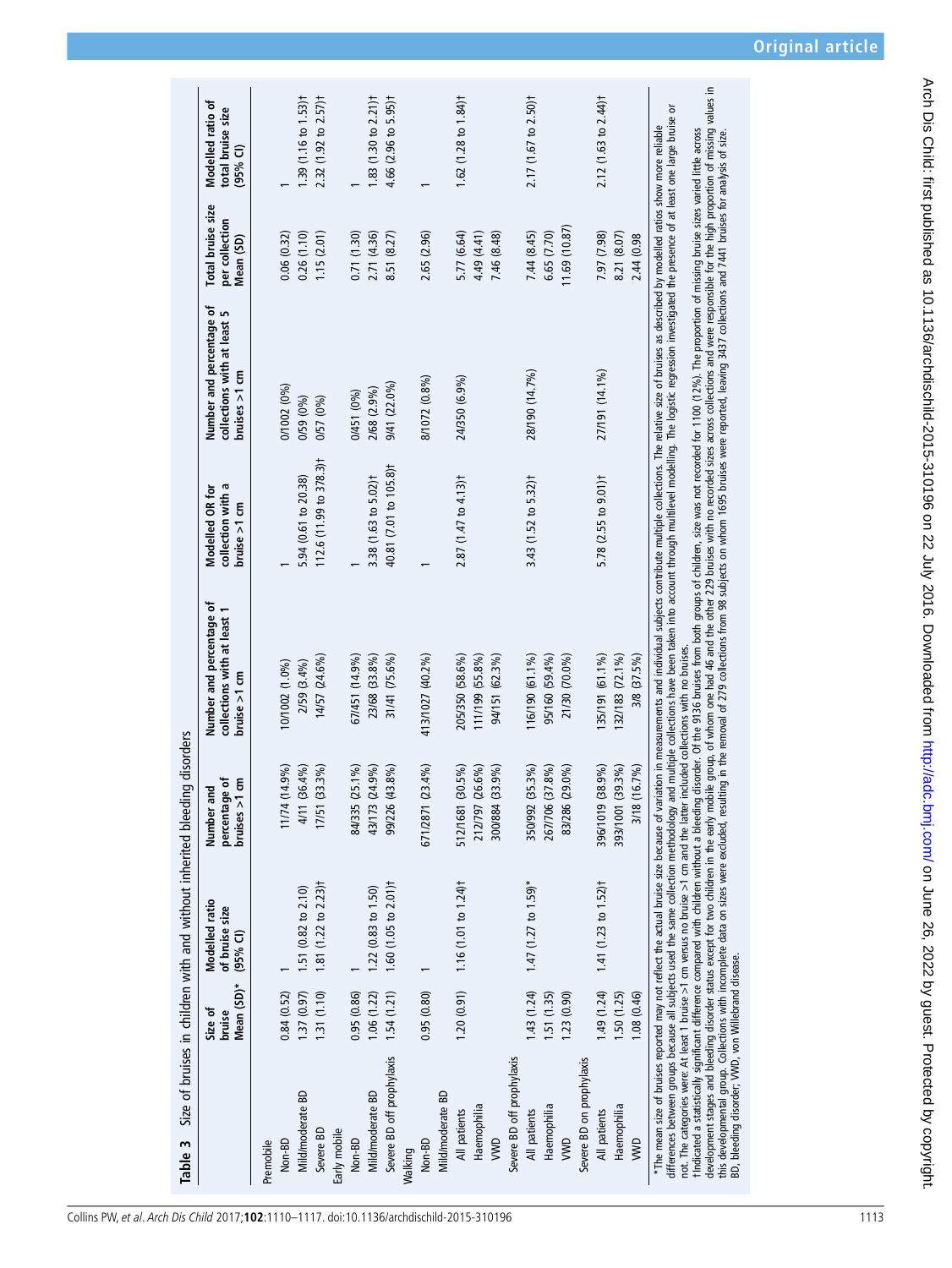## <span id="page-4-0"></span>Table 4 Percentage of collections with at least one bruise at the location indicated

|                 | Premobile (number of collections) |                              |                          | <b>Early mobile</b><br>(number of collections) |                              |                          | <b>Walking (number of collections)</b> |                               |                                       |                                      |
|-----------------|-----------------------------------|------------------------------|--------------------------|------------------------------------------------|------------------------------|--------------------------|----------------------------------------|-------------------------------|---------------------------------------|--------------------------------------|
| Location        | Non-BD<br>(1010)                  | Mild/<br>moderate<br>BD (59) | <b>Severe</b><br>BD (64) | Non-BD<br>(479)                                | Mild/<br>moderate<br>BD (70) | <b>Severe</b><br>BD (64) | Non-BD<br>(1082)                       | Mild/<br>moderate<br>BD (393) | Severe BD off<br>prophylaxis<br>(229) | Severe BD on<br>prophylaxis<br>(255) |
| Below knees     | 1                                 | 2                            | 10                       | 21                                             | 27                           | 78                       | 64                                     | 72                            | 76                                    | 80                                   |
| Left cheek      | 0                                 | 0                            | $\mathbf{0}$             | $\overline{2}$                                 |                              | 2                        | 1                                      | $\overline{2}$                |                                       | 8                                    |
| Right cheek     | 0                                 | 0                            | $\mathbf{0}$             | 3                                              | 6                            | 2                        | 2                                      | 3                             | 3                                     | 2                                    |
| Left ear        | 0                                 | 0                            | $\mathbf{0}$             | 0                                              | 0                            | 3                        | 0                                      |                               | 0                                     | 0                                    |
| Right ear       | 0                                 | 0                            | $\mathbf{0}$             | 0                                              |                              | 0                        | 0                                      | 0                             |                                       | 0                                    |
| Head            |                                   | 3                            | 2                        | 7                                              | 11                           | 6                        | 3                                      | 8                             | 6                                     | 11                                   |
| Facial-T        |                                   | 0                            | 3                        | 14                                             | 20                           | 16                       | 11                                     | 18                            | 16                                    | 19                                   |
| Eyes            | $\mathbf{0}$                      | 0                            | 2                        | 2                                              |                              | 0                        | 1                                      | $\overline{2}$                | 2                                     | 2                                    |
| Front trunk     | 0                                 | 3                            | 8                        | 0                                              | 3                            | 23                       | 4                                      | 16                            | 25                                    | 21                                   |
| Rear trunk      |                                   | 0                            | 11                       | 2                                              | 3                            | 16                       | 10                                     | 21                            | 17                                    | 17                                   |
| <b>Neck</b>     | $\mathbf{0}$                      | 0                            | $\mathbf{0}$             | 0                                              |                              | $\mathbf{0}$             | 0                                      | 1                             | 0                                     | $\mathbf{0}$                         |
| <b>Buttocks</b> | 0                                 | $\mathbf 0$                  | $\mathbf{0}$             | 0                                              | 9                            | 4                        | 5                                      | 10                            | 6                                     | 8                                    |
| Genitalia       | $\mathbf{0}$                      | $\mathbf{0}$                 | $\mathbf{0}$             | 0                                              | 0                            | 3                        | 0                                      | $\mathbf{0}$                  | $\overline{2}$                        | $\mathbf{0}$                         |
| Upper arms      | 0                                 | 2                            | 19                       |                                                | 11                           | 34                       | 9                                      | 27                            | 30                                    | 33                                   |
| Lower arms      | 0                                 | 0                            | 5                        |                                                | 16                           | 39                       | 12                                     | 21                            | 28                                    | 30                                   |
| Hands           | 0                                 | 0                            | $\overline{2}$           | 1                                              | 0                            | 13                       | 1                                      | 3                             | 3                                     | 8                                    |
| Front thighs    | 1                                 | 2                            | 10                       | 4                                              | 23                           | 23                       | 17                                     | 27                            | 21                                    | 30                                   |
| Back thighs     | 0                                 | 0                            | 6                        | 1                                              | 4                            | 11                       | 7                                      | 17                            | 16                                    | 19                                   |
| Feet            | 0                                 | 2                            | 14                       | 1                                              | 3                            | 9                        | 4                                      | 6                             | 13                                    | 9                                    |
| <b>Total</b>    | $\overline{7}$                    | 7                            | 52                       | 46                                             | 56                           | 98                       | 79                                     | 85                            | 91                                    | 91                                   |

# Pre-mobile group



Figure 1 Location of bruises in premobile children. The figure shows the proportion of collections in which there was at least one bruise at the location indicated.

Among children without a bleeding disorder and those with mild/moderate bleeding disorders, no more than 1% and 3% of collections, respectively, had a bruise in any other location. Children with severe bleeding disorders had substantially more collections with bruises (>10% of collections) predominantly on upper arms, feet, rear trunk, front of thighs and below knee.

# Early mobile children

Bruising was uncommon (≤3% of collections) across all groups on the ears, neck, eyes, front trunk, left cheek and genitalia. Bruising to the buttocks was recorded in bleeding disorders. Predominant sites of bruising in children without a bleeding disorder were below the knee and facial-T. The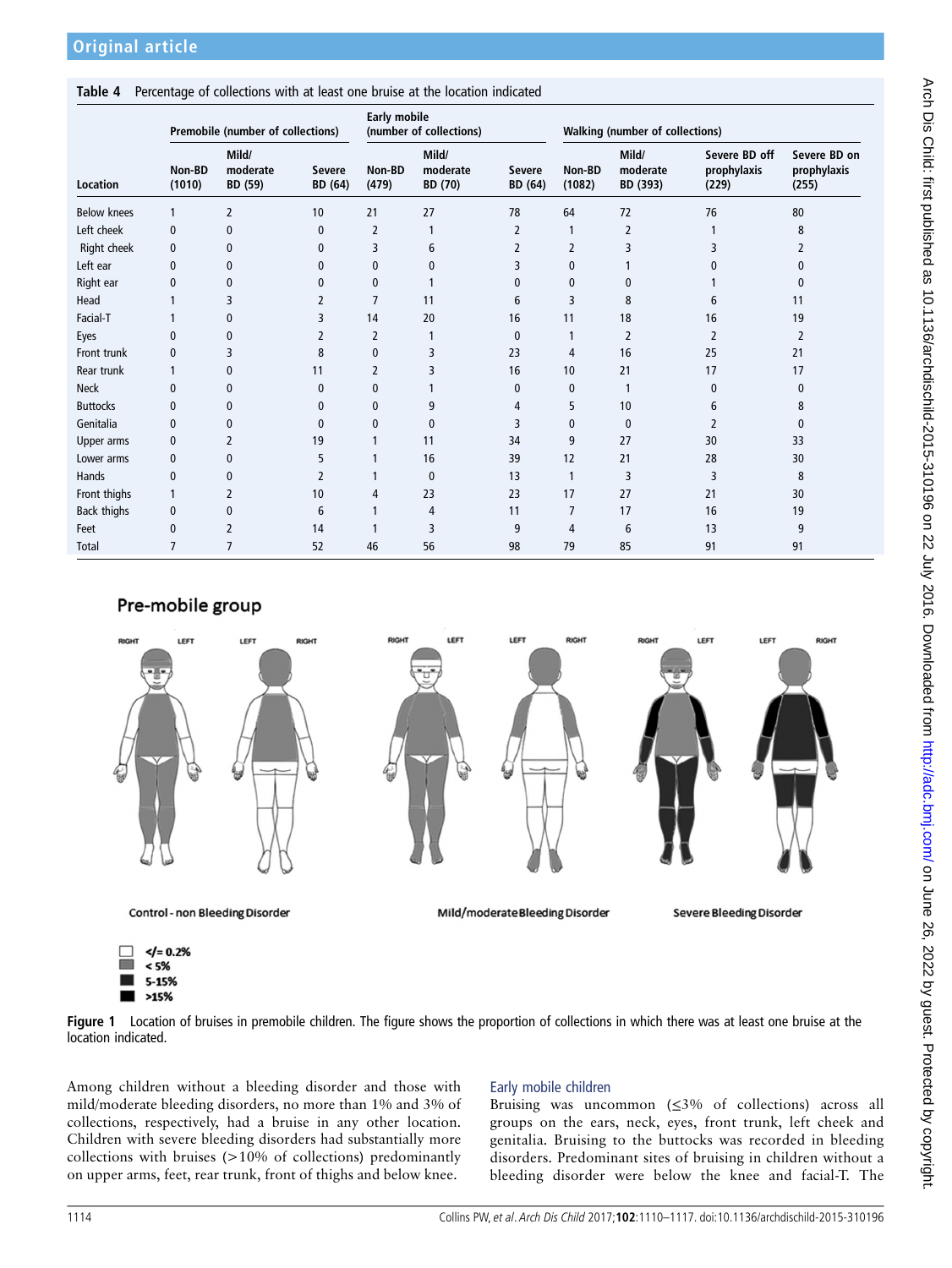# <span id="page-5-0"></span>**Early Mobile**





 $>15%$ 

Figure 2 Location of bruises in early mobile children. The figure shows the proportion of collections in which there was at least one bruise at the location indicated.



Figure 3 Location of bruises in walking children. The figure shows the proportion of collections in which there was at least one bruise at the location indicated.

proportion of collections with bruising to the facial-T and head was similar across the three groups. In children with severe bleeding disorders, bruises were more frequent on the limbs, trunk, feet and hands than in the other two groups (with the exception of front of thighs in mild/moderate bleeding disorders).

## Walking children

Bruises below the knee predominated, but were absent or reported in  $\leq 3\%$  of collections across all groups on the ears, right cheek, eyes, neck and genitalia; however bruises on the buttocks were recorded. Children with bleeding disorders had more bruises than those without bleeding disorders on the head, cheeks, front and rear trunk, upper and lower arms, facial-T, front and back of thighs, hands and feet. The proportion of collections with at least one bruise was similar for children with mild/moderate and severe bleeding disorders at most locations.

## Platelet disorders

One early mobile child with Glanzmann's thrombasthenia had 526 bruises in 12 collections: mean (range) 43.8 (29–72) bruises/collection. Mean size was 1.3 cm and the largest mean size was on the front and rear trunk. Bruises were very rare on the cheeks, hands, eyes, ears and genitalia although they were observed on the neck.

One child with hereditary macrothrombocytopenia contributed 3 premobile and 12 walking collections. No bruises were recorded when premobile. When walking there was a mean (range) 8.8 (1–16) bruises/collection. Bruises were not reported on the ears, cheeks, eyes neck, buttocks or genitalia. Most bruises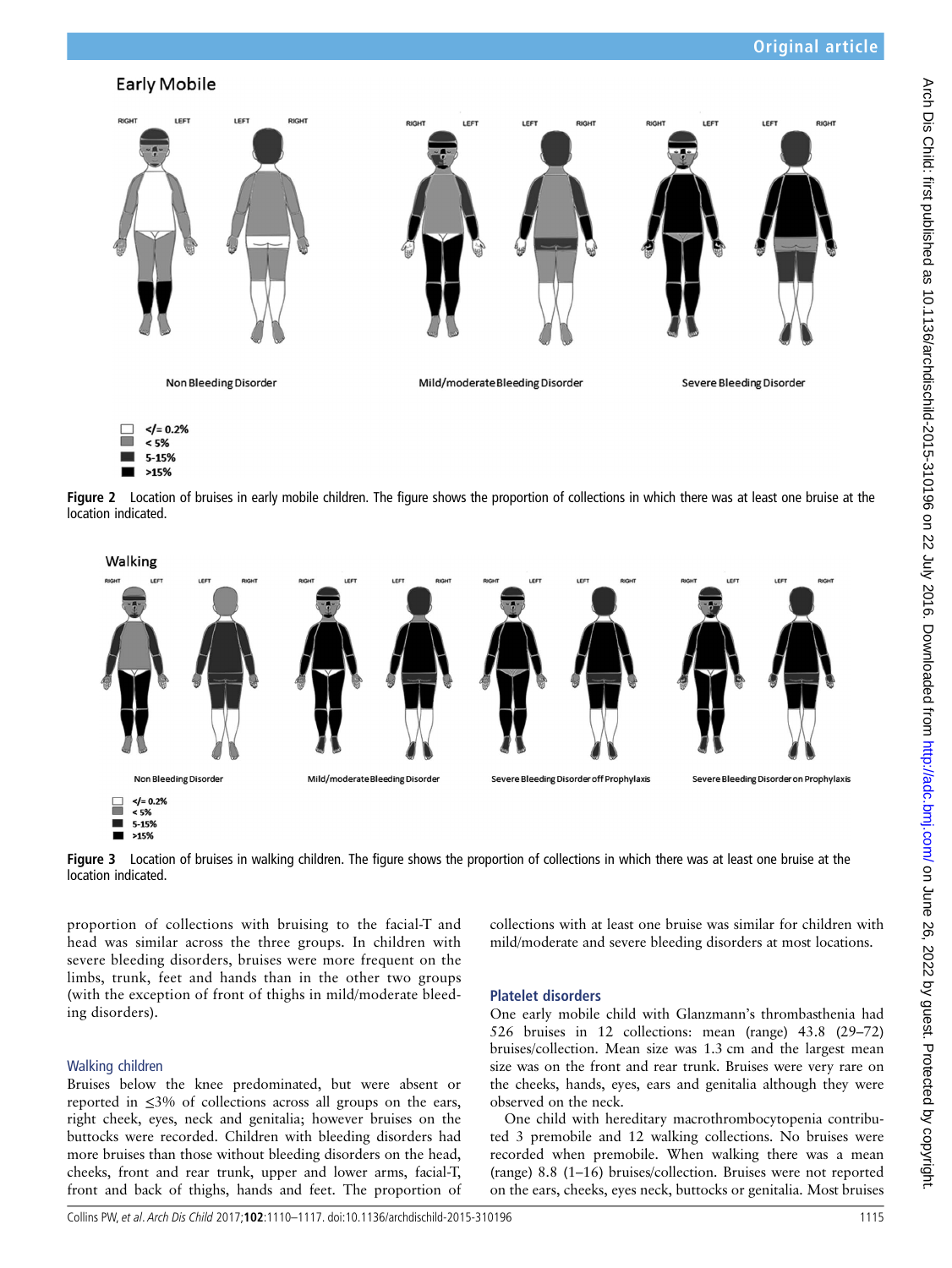<span id="page-6-0"></span>were below the knee (75.5%) and facial-T (9.4%). Mean size was 0.94 cm and 67% of collections had at least one bruise >1 cm.

## **DISCUSSION**

This study shows that children with bleeding disorders have more bruises than children without bleeding disorders and the difference is most marked at the premobile developmental stage. Children with severe bleeding disorders have significantly larger bruises compared with non-bleeding disorders at all mobility stages. The location of bruises differs between those with or without a bleeding disorder, but in all groups bruising on the ears, neck, cheeks, eyes or genitalia was rare. This is significant because bruising in these sites is indicative of physical abuse which should be investigated even in children with severe bleed-ing disorders.<sup>[918](#page-7-0)-20</sup>

Bruising in premobile children is uncommon and warrants investigations for potential physical abuse.<sup>[6](#page-7-0)</sup> The fact that premobile children with a severe bleeding disorder had bruising in >50% of collections highlights the need for laboratory investigations for severe bleeding disorders in combination with child protection assessment. These findings may also explain why premobile children with undiagnosed severe bleeding disorders are commonly investigated for physical abuse. $1-4$  Our results suggest that a blood test compatible with a mild/moderate bleeding disorder cannot be assumed to be the cause of bruising in premobile children, because the proportion of collections with at least one bruise was the same as non-bleeding disorder children, and a rigorous assessment for possible abuse is required.

A key question addressed in this study is whether bruise location in children with bleeding disorders differs from those without a bleeding disorder. The small number of bruises in collections from premobile children without bleeding disorders or with mild/moderate bleeding disorders meant that no particular locations predominated in these groups. There were sites that were rarely bruised regardless of severity of bleeding disorder or mobility stage which include ears, neck, cheeks, eyes or genitalia.

Once children started to achieve independent mobility there were sites that were affected in all groups (below the knees, facial-T, head). These sites were predominantly on the front of the body and over bony prominences. The trunk, buttocks, limbs, feet and hands appeared to be more commonly affected in children with bleeding disorders than without. It is possible that bruises to the arms may result from handling young children with bleeding disorders during everyday care.

Surprisingly, the number and size of bruises in walking children with severe bleeding disorders did not vary with prophylaxis. It is possible that children on prophylaxis were allowed to be more active. Alternatively, children started on prophylaxis for haemarthroses may have been more prone to bruising, younger subjects may not have built up to full dose prophylaxis or insufficient numbers were investigated as prophylactic regimens vary between centres.

Study limitations include combining children with mild and moderate bleeding disorders because there were insufficient subjects to assess separately. It is likely that the bruise size and number would decrease as factor levels increased between moderately and mildly affected children and also within the mild group. There were insufficient subjects to investigate whether this was the case. Similarly there may have been unrecognised differences between type 1 and type 2 VWD. Bruises were reported by carers and so accuracy cannot be known with certainty. There was complete concordance between carer and researcher for bruise number and location when 40 collections

from non-bleeding disorder children were assessed. The differences between carers' and researcher's estimates of bruise size were small, and it is unlikely that the differences in size could be entirely attributed to measurement errors; it is not known if the same pattern holds true for children with bleeding disorder. It is possible that parents of children with a bleeding disorder were more protective. If this was the case it would have had the tendency to reduce bruising and so the results reported may be underestimates. In all groups many bruises were recorded as exactly 1 cm. This is likely due to rounding and potentially introduces some inaccuracies when reporting bruises as >1 cm or <1 cm; further investigation is needed. The possibility that abuse occurred cannot be excluded, although the informed consent stated that any concerns would prompt a referral to child protective services. Two children had more bruises than expected and were reviewed by independent members of the local child protection team, and concerns regarding abuse excluded.

In conclusion, we show that bruises in premobile children with severe (but not mild/moderate) bleeding disorders are more common than in non-bleeding disorder children. Bruises of >1 cm are much more common in premobile children with severe bleeding disorders. Bruises on the ears, eyes, cheeks, neck and genitalia are rare, even among severe bleeding disorders. This is the first study to document bruise number, location and size in young children with bleeding disorders with a longitudinal design, and compare them with children without a bleeding disorder.

Acknowledgements The authors thank all the families who contributed data and Ana Guerrero, Amy Jungmann and Cindy Wakefield.

Contributors PWC: designed the study, collected and interpreted data and wrote the first draft of the manuscript. MH: designed the study, collected and interpreted data and revised the manuscript. FDD: designed the study, analysed and interpreted data and revised the manuscript, had full access to all of the data in the study and takes responsibility for the integrity of the data and the accuracy of the data analysis. SM: designed the study, collected and interpreted data and revised the manuscript. RL: collected and interpreted data and revised the manuscript. AET: collected and interpreted data and revised the manuscript. JH: collected and interpreted data and revised the manuscript. EC: collected and interpreted data and revised the manuscript. VB: collected and interpreted data and revised the manuscript. AMK: designed the study, collected and interpreted data and revised the manuscript.

Funding The study was funded by the Medical Research Council UK reference G0601638 and received support from the UK Clinical Research Network and National Institute for Social Care and Health Research Wales. MH was supported by a clinical training fellowship from Baxter Healthcare UK.

Competing interests None declared.

Ethics approval Southampton Ethics Committee (05/MRE11/8) and IRB of Hospital for Sick Children Toronto (1000013885).

Provenance and peer review Not commissioned; externally peer reviewed.

Data sharing statement All study data have been included in the manuscript.

Open Access This is an Open Access article distributed in accordance with the terms of the Creative Commons Attribution (CC BY 4.0) license, which permits others to distribute, remix, adapt and build upon this work, for commercial use, provided the original work is properly cited. See: [http://creativecommons.org/licenses/](http://creativecommons.org/licenses/by/4.0/) [by/4.0/](http://creativecommons.org/licenses/by/4.0/)

## **REFERENCES**

- Anderson JA, Thomas AE. Investigating easy bruising in a child. [BMJ](http://dx.doi.org/10.1136/bmj.c4565) 2010;341: C4565.
- 2 Khair K, Liesner R. Bruising and bleeding in infants and children—a practical approach. [Brit J Haematol](http://dx.doi.org/10.1111/j.1365-2141.2006.06016.x) 2006;133:221-31.
- 3 Liesner R, Hann I, Khair K. Non-accidental injury and the haematologist: the causes and investigation of easy bruising. [Blood Coagul Fibrinolysis](http://dx.doi.org/10.1097/00001721-200405001-00009) 2004;15(Suppl 1): S41–9.
- 4 Thomas AE. The bleeding child; is it NAI? [Arch Dis Child](http://dx.doi.org/10.1136/adc.2003.034538) 2004;89:1163-7.